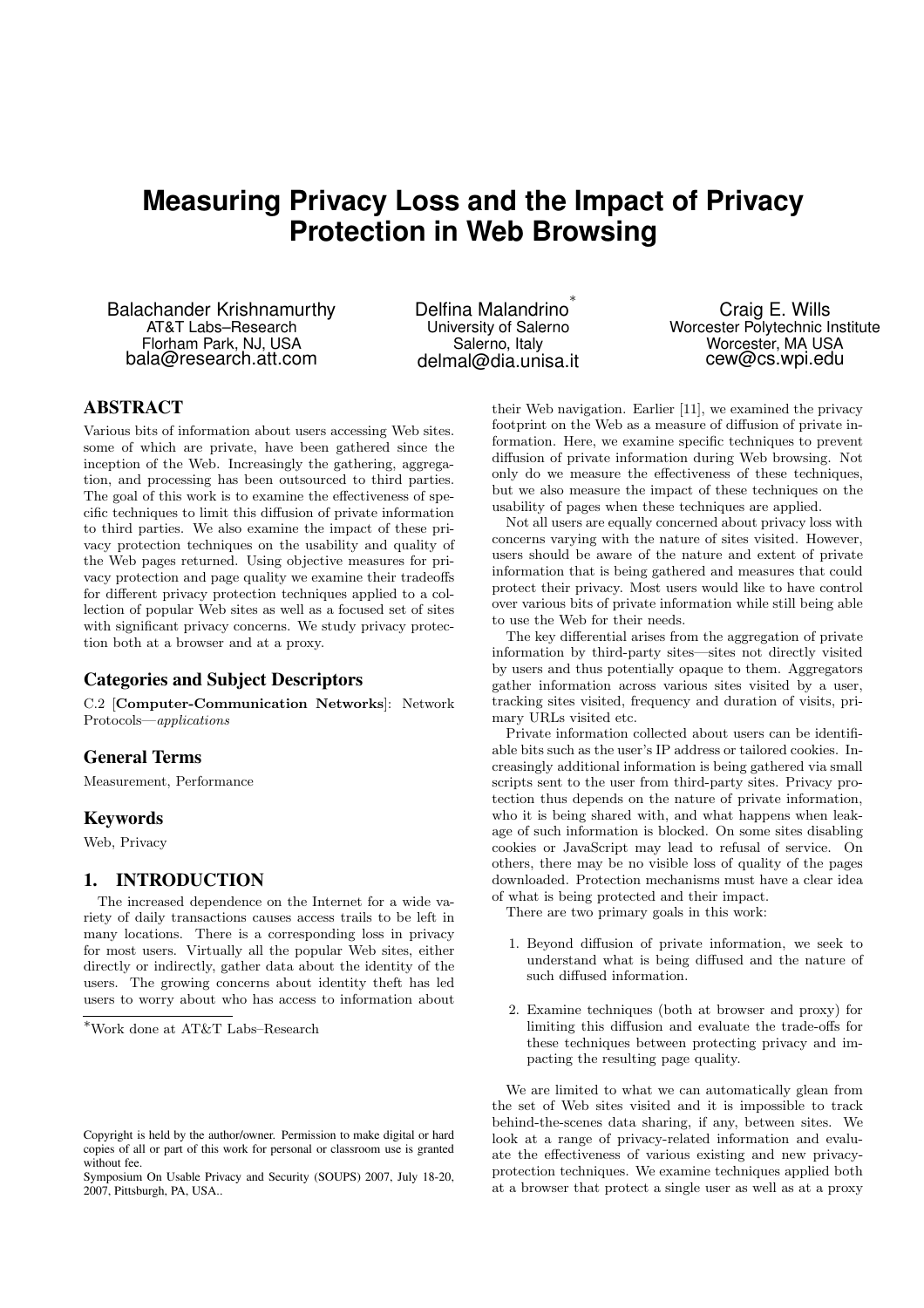that protect the privacy of an organization in a more consistent manner and at a potentially lower management cost.

The rest of the paper is divided as follows: Section 2 explores the range of privacy-related information that is gathered and the techniques used to gather it. Section 3 discusses existing and new techniques by which privacy diffusion can be reduced or eliminated, and the impact on the downloaded page as a result of such techniques. Next, Section 4 identifies relevant questions and presents the study we carried out (at browser and proxy) to gather data on the extent of privacy loss and the impact of the various protection techniques. The study results follow in Section 5. Section 6 discusses these results in the context of our study questions. Section 7 presents related work and we conclude with a summary and ongoing work.

# **2. PRIVACY INFORMATION**

In this work we are not interested in authorized private information that a user voluntarily and explicitly provides to a site as part of registering with a site. Rather we are interested in information associated with a user's browsing behavior. A non-exhaustive set of such privacy-related information includes the user's IP address, organization, the Referer request field, cookies, search strings, email addresses, passwords, account numbers, etc. Some information such as organization can be inferred from the IP address while other information can be obtained by merging it with other publicly available information.

Among the ways of gathering the private information is to have the user supply it, extract it from the HTTP session (e.g., user's IP address), or send specific scripts (such as JavaScript code) that are executed at the user's browser to enhance a user's browsing experience. However, script execution is potentially a privacy concern as the code can gain access to browser information, such as cached objects and the history of visited links [9]. Cookies are used to identify users, but also to maintain state during transaction sequences. Users may provide information to sites with an expectation that it will not be shared with other sites. But if browsers are asked to access third party sites, these third-party aggregator sites can track user movements via the Referer field, cookies, or via "Web bugs," which are small images whose URL contains identifying information about the page being accessed.

# **3. PRIVACY PROTECTION TECHNIQUES**

A variety of techniques applied at a user's browser or at a proxy on behalf of an organization, can be used to protect privacy-related information. Browser-based approaches are attractive because they can be applied at the source of a user's requests and customized to the individual preferences of the user. Proxy-based approaches are independent of the different browsers employed by the users behind it. An anonymizing proxy can be used to hide the source of requests and limit per-user or even per-organization tracking.

There are several techniques already available for privacy protection in modern browsers and proxies; some of them have been introduced to improve page download performance and block ads. These include:

• Disable cookies. This technique can be applied to all or just third-party servers. It is the most commonly provided "privacy" technique by browsers such as Internet Explorer (IE) and Firefox. However, the third-party cookie feature is less than ideal on these browsers as one only blocks reads of such cookies and the other only blocks writes [9].

- Disable JavaScript execution. Although not labeled as a technique for privacy in either IE or Firefox, this eliminates execution of JavaScript code. The NoScript Firefox extension [12] can be used in conjunction with this technique to temporarily or permanently allow JavaScript execution for specific domains.
- Filter ads. This technique, provided by the Firefox extension Adblock Plus [1], allows URLs that match regular expressions to be black or whitelisted for download. While not specifically designed for the protection of privacy, this extension can be used to block undesirable URLs. Common filter rulesets (e.g., Filterset.G [6]) do block some servers known to do aggregation.
- Block images. This technique is provided by browsers to improve download performance, but because some images are used to communicate information via identifying URLs, the elimination of images provides some privacy protection. Firefox provides a sub-feature allowing only third-party images to be filtered.

We next enumerate other techniques that focus on eliminating content retrieved from third-party servers that can be used to protect privacy:

- Filter all third-party objects: Whitelists all content from the domain (2nd-level DNS name) of the user request and filters content from other domains. This technique eliminates all object retrievals that could be used by third-party servers to aggregate information about a user's page retrieval, although this technique may also filter needed content for a page.
- Remove JavaScript content: Rather than disable the execution of JavaScript, an alternate technique is to simply remove the content from objects containing it.
- Filter requests with identifying URLs: Some URLs are used to pass parameter values and information to the server. These URLs contain characters such as '?', '=', or '&'. Elimination of these URLs reduces the capability of information to be passed as part of the URL, although this filter could remove needed content for the page.
- Filter objects from top aggregation servers: Focus on blocking all objects from well-known third-party servers.
- Remove invisible Web bugs. Instead of examining the URL for filtering, 0x0 or 1x1 pixel Web bug images can be simply removed.
- Anonymize cookie content. Cookies can be provided to a site, but obfuscated to avoid identification or they can be anonymized via a sharing mechanism such as provided by BugMeNot [3] for Web site registration information.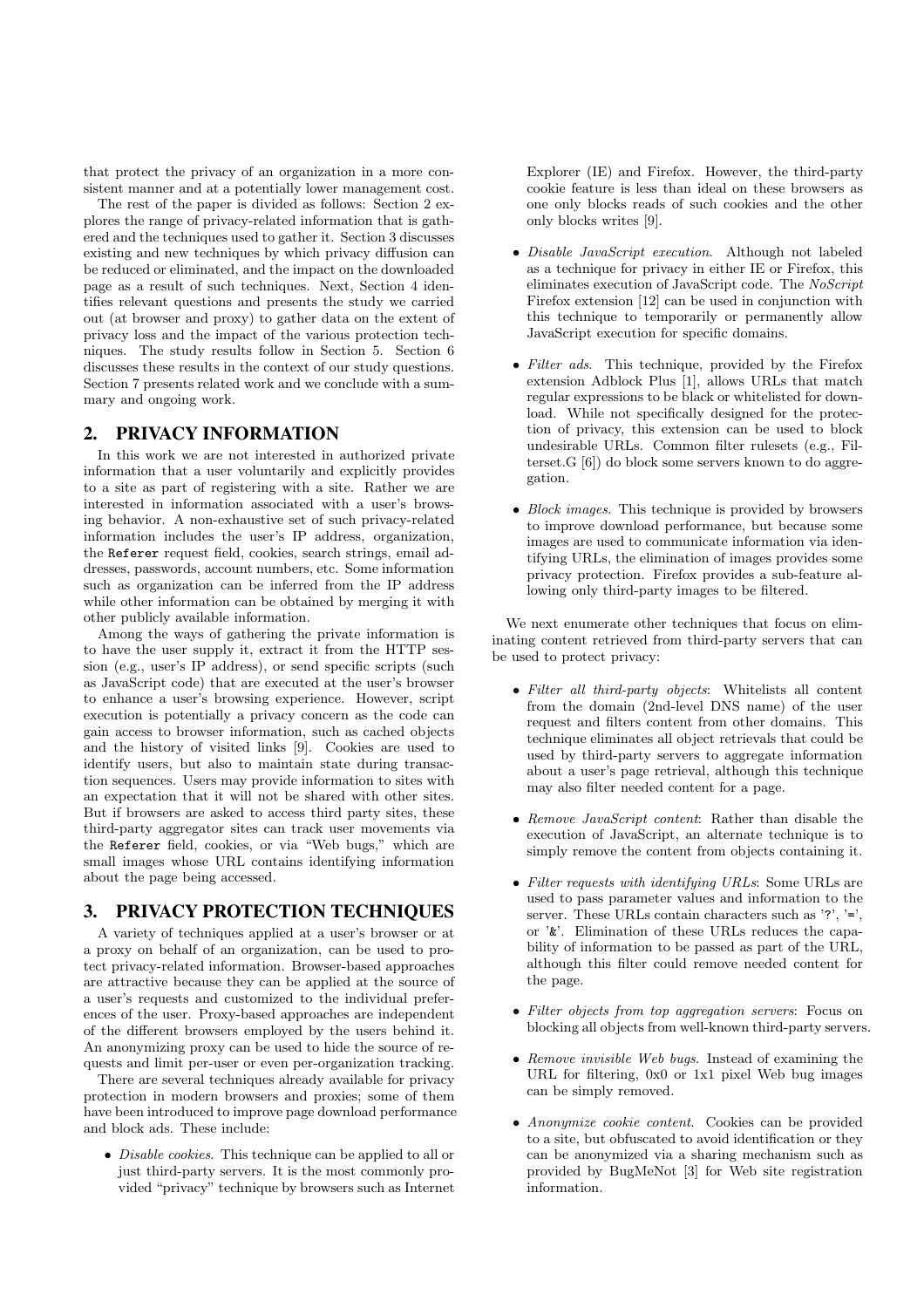A variety of approaches are thus available to protect the privacy of users. These techniques can be used alone or in conjunction with each other, and applied at the browser or the proxy level. We study many of these techniques and evaluate their effectiveness for privacy protection.

#### **3.1 Impact on Page Functionality and Quality**

Privacy protection techniques have the potential to impact the functionality and quality of pages to which they are applied. Users may thus be reluctant to use techniques out of concern that they may "break" their browsing experience or reduce the quality of the retrieved page.

We examine the impact of different techniques on the *nor*mal browsing experience of the user. We define normal as a browser or proxy configuration that permits all object types to be retrieved and has cookies and scripting enabled. Relative to this normal experience, we have identified three types of impact that a privacy prevention technique can have on the browsing experience for a user retrieving a page.

- An *error* occurs: in response to a user's request an explicit error message is shown or the rendered page has no content. The technique employed has caused the page to "break", which may happen for some pages when cookies or JavaScript are disabled.
- A warning occurs: a rendered page displays correct content, but a warning message appears as part of the page indicating that functionality may be impaired.
- A quality degradation occurs where the page is rendered and no error or warning message appears, but the quality of the rendered page is degraded. Degradation is most apparent when the visible content (text and images) of the page is modified or missing, but it may also result in links or forms that no longer work properly if, for example, they depend on the execution of JavaScript.

We seek to determine objective outcomes of when a page breaks with an error or warning as well as subjective outcomes such as the visible quality of the page being reduced. We need to detect these outcomes in an automated manner that does not require manual intervention. In the next section, we define how these metrics are determined in an automated manner.

## **4. STUDY**

Our study focuses on the following questions concerning privacy loss during Web browsing:

- 1. What is the nature of privacy information loss when a user visits a Web site? In particular, we are interested in information lost to third-party servers, which are not directly contacted by the user.
- 2. What privacy protection is afforded by the various privacy protection techniques?
- 3. What are the tradeoffs between privacy protection and page quality as a result of using these techniques?
- 4. What is the most appropriate place to implement such techniques—at the browser or at a proxy?

In the remainder of this section we describe the methodology used to answer these questions followed by the results in the next section. Section 6 discusses the results in the context of these questions.

#### **4.1 Test Sets and Basic Testing Methodology**

We used two sets of Web sites for this study. The first is chosen to represent a variety of popular sites. It includes a set of English-language sites chosen across various categories from Alexa's popular sites [2], used in earlier work [10]. This set included 100 pages from each of 13 categories: arts, business, computers, games, health, home, news, political, recreation, reference, regional, science, and shopping. With overlaps and multiple pages from the same server, we ended up with pages from over 1000 servers. The second set (used in [11]) focused on Web sites involving the managing of personal fiduciary information. Users provide private information such as credit cards and bank account numbers to such sites. We created nine categories of such sites: credit, financial, insurance, medical, mortgage, shopping, subscription, travel, and utility.

As our basic measuring methodology to gather realistic data about page downloads, we used the Firefox browser augmented by the "Pagestats" JavaScript extension [5]. This extension records information about when each HTTP request was made and the response received in an in-memory table then writes it to a log file when all objects for a page are loaded. The interface allows the extension to run the browser in batch mode where a list of sites is specified. This extension was used to retrieve pages of the "alexa" and "fiduciary" data sets in October/November 2006, using different privacy protection techniques provided at the browser or a proxy.

### **4.2 First-Party Page Impact**

We first examined privacy information and techniques applicable to the first-party servers serving the content directly requested by users. Although these are "authorized" requests, not all users may be comfortable accepting cookies or executing JavaScript even from these first-party servers. We thus initially focus on controls for the use of JavaScript and cookies for first-party servers. Note that the type of access to a site for this test is that of a casual user visiting a page of a site rather than a customer . A casual user visits a site to browse while a customer visits a site to transact business, which may likely involve registration and logging in to the site.

We used the Pagestats extension to retrieve the contents of all pages in the alexa and fiduciary data sets in three modes: 1) normal, with JavaScript and cookies enabled; 2) nojs, with JavaScript disabled and cookies enabled; and 3) nocookie, with cookies disabled and JavaScript enabled. We then examined the trace of objects requested for the nojs and nocookie retrievals compared with the normal retrieval. We examined cases where the initially requested URL was directed to a different URL than normal as might occur for redirection to an error page, the number of redirections for the initial URL that was different than normal, and the number of retrieved objects and bytes was significantly smaller than normal (as would be the case for an error or blank page).

We used this methodology to identify pages where disabling JavaScript or cookies for the first-party server causes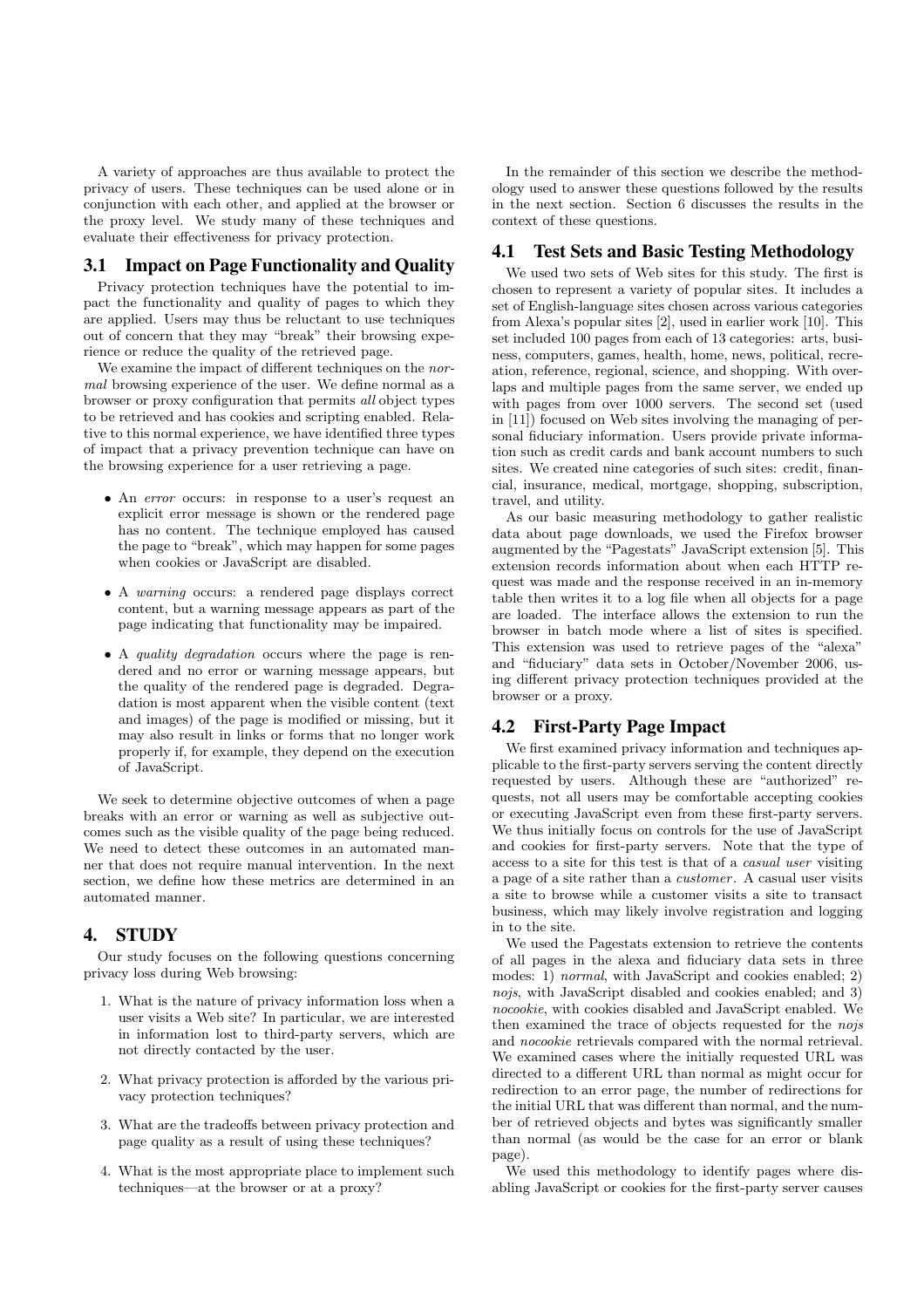the pages to break with an error message. However identifying pages with warning messages is more problematic as the page may render in a manner similar to the normal case. We thus used an alternate approach of downloading page content with the wget utility, parsing it to extract text in the HTML <noscript> tag, and searching for text such as "script", "browser" or "refresh" indicating a warning message if scripting was disabled.

# **4.3 Privacy Information Lost to Third-Party Domains**

We next examined the nature of privacy information that is lost to third-party servers. Rather than examine individual third-party servers, all servers with the same 2nd-level DNS domain are considered part of the same domain<sup>1</sup>.

Note the use of only the domain name to determine whether a server is first-party or third-party is potentially problematic as content providers can use DNS aliases to hide the true name and organization of a server. As part of work in [11], two of the authors examined this issue and uncovered instances where a third-party server did hide behind what appeared to be a first-party domain name. We also found cases where servers appearing to be in different domains were in fact part of the same organization. This analysis was done by examining the authoritative DNS server for each server name. However here we use only the server name itself in making these decisions because the number of such cases is (as yet) relatively small and this approach allows the implementation of the techniques to be simpler.

Beyond the number of third-party domains contacted for each page, we focus on the number of these domains that are from the top aggregation domains. The third-party aggregation domains are the most frequently used ones by pages in our data set and thus in the strongest position to aggregate data. Using our methodology in [11] we found these domains to be doubleclick.net, 2mdn.net, atdmt. com, google-analytics.com, 2o7.net, googlesyndication. com, akamai.net, advertising.com, hitbox.com, and questionmarket.com.

Additionally, we also focus on three specific types of retrievals that have privacy implications in conveying information to third-party servers.

- 1. The number of unique third-party domains for which at least one object is retrieved and at least one cookie is associated with this domain.
- 2. The number of unique third-party domains for which at least one object containing JavaScript is retrieved.
- 3. The number of unique third-party domains for which at least one object with an "identifying" URL is retrieved.

We use data gathered for the two data sets to initially characterize privacy diffusion for different categories and a specific subset of fiduciary sites where there are more concerns of privacy diffusion. These data represent a macrolevel potential for privacy diffusion across a large number of sites. The motivation is to measure potential loss and to examine if some categories of sites are more at risk in aiding privacy diffusion.

#### **4.4 Per-User Privacy**

Measures for privacy of a category is obviously not a measure of any individual user or organization's privacy diffusion since no user or organization goes to all these sites even when we limit to any particular site category.

One way of obtaining a per-user measure is to make a browser extension available to a large number of users and generate specific measures for each of them. While theoretically feasible, the results would be only as representative as the set of users who can be induced to download the extension and return the results to us. Instead we constructed a small number of differing profiles of users with reasonable settings. We then generated measures for each of them and examined the distribution of the results. The expectation is that many users will find their results to be in the range of results we present.

#### **4.5 Page Quality Measures**

Before studying specific privacy protection techniques, we need to define page quality. Earlier in this section, we described techniques to automatically detect when the download of a page "breaks" due to disabling of cookies or JavaScript. However, a more subjective type of impact is when the technique causes a degradation in the quality of the page.

To determine this type of impact we first made informal observations of different pages with different types of techniques applied. For one class of pages and techniques, we observe the technique has minimal impact—possibly removing a few ad images. In other cases, the page is still usable, but missing images. A more severe impact is when the text on the resulting page is still available, but navigation and formatting is affected—possibly due to missing style sheets. In the most severe cases the resulting page is effectively not usable for its intended purpose.

While we can make observations of pages under different circumstances, this approach is both subjective and cannot be applied on the scale needed for this study. Rather, to measure page quality we define a metric that can be deterministically computed based on the objects retrieved for a page when a given technique is applied relative to the objects retrieved under normal conditions. This straightforward metric computes the relative number of visible objects. which we define as HTML and image, as well as the relative number of visible bytes. A metric of 90 and 85 for a given page and technique means that the technique causes 90% of the visible objects and 85% of the visible object bytes to be downloaded for this page relative to a normal retrieval. While these measures may not represent the "true" subjective impact of a technique for a given page, we believe, based on our initial observations, that this is a viable first-order approach to objectively measure the quality impact across a set of pages for a given technique.

# **4.6 Privacy Protection Techniques**

Having defined a means to measure the disclosure of privacy information to third-party servers and to evaluate the quality of a page for a given technique we have the ability to understand their tradeoffs for any privacy protection technique. We apply techniques at both the browser- and

<sup>&</sup>lt;sup>1</sup>The servers **a**.foo.com and **b**.foo.com are part of the same foo.com domain. If the Top-Level Domain (TLD) is a country code and the TLD is subdivided using recognizable domains such as "com" or "co" then servers are grouped according to the 3rd-level domain.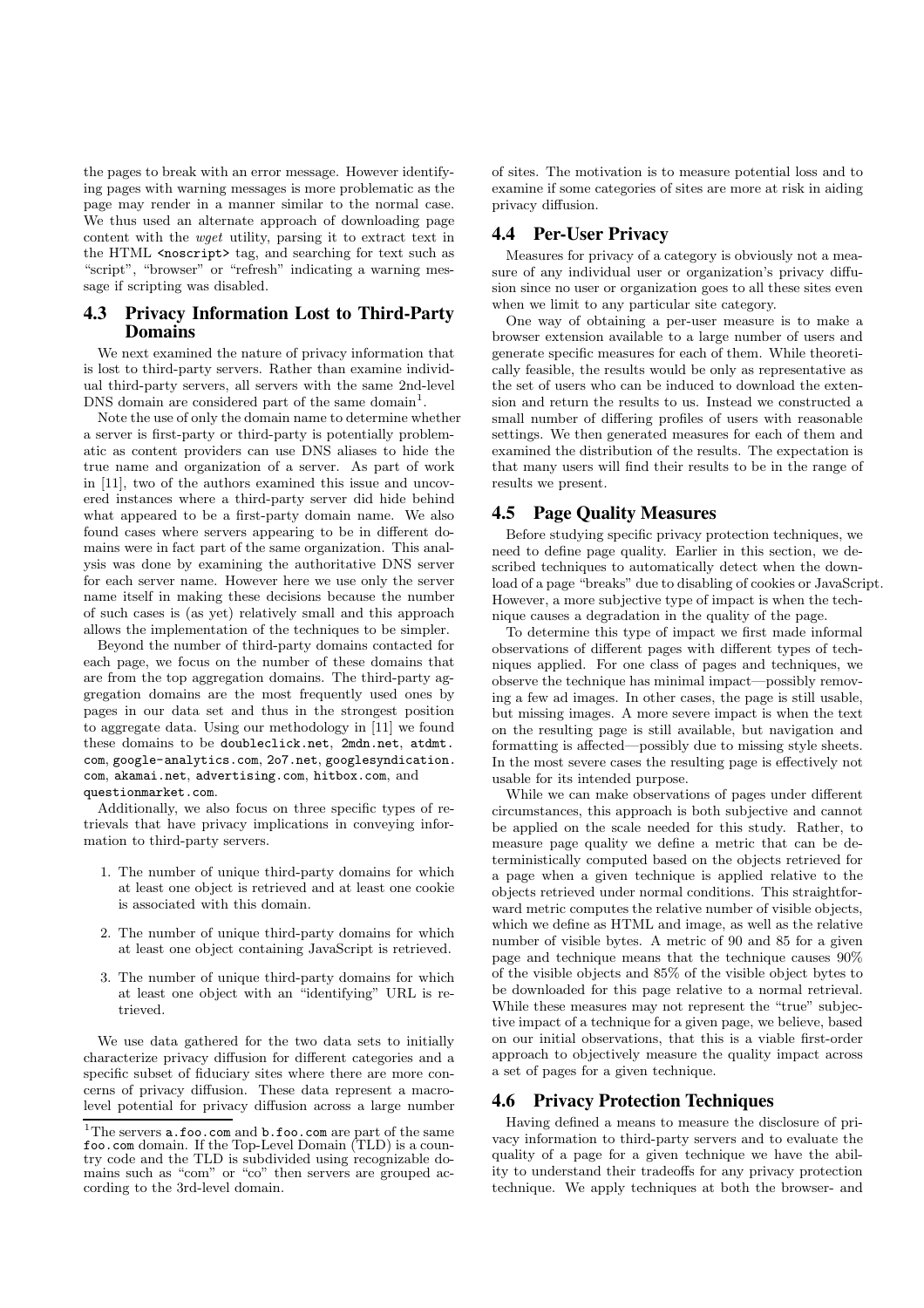proxy-level. Browser-level techniques are evaluated without the use of a proxy, while proxy-level techniques are evaluated using a browser operating under normal conditions. At both levels the objects retrieved for each page are recorded at the browser using the Pagestats extension. In addition, timing measurements are taken at the proxy to understand the performance impact of the techniques as the proxy could become a bottleneck in handling privacy for a large number of users in an organization. Using the range described in Section 3 we implement a number of techniques.

## **4.7 Proxy Implementation**

Privacy protection at a proxy can provide an added layer of privacy and amortize costs as users behind the proxy do not have to do any work. We used the SISI framework [4], a programmable intermediary infrastructure, built on top of Apache with new Perl modules integrated via the mod perl mechanism, to implement various protection services. SISI handlers override default handlers in various phases of the Apache Request lifecycle. The ProxyPerl handler in the Apache Pre-Connection phase, intercepts requests and examines Referer field, cookies, OS and browser information, identifying URLs, and blocks requests to third-party servers or redirection to ad links. Services for removing JavaScript code, ads, images and Web bugs are implemented via handlers in the PerlResponseHandler phase. We configured the Firefox Pagestats extension to request the pages in the alexa and fiduciary data sets. We route requests through our proxy and measure overhead at request and response handling stages.

Privacy and quality results for the proxy are shown in the following section. The implementation on a RedHat Linux 2.6.9 Dell desktop showed that the processing overhead is minimal—often in the few milliseconds range with most services incurring a overhead of around half a millisecond. Not surprisingly, the services that require parsing of the HTTP response to remove ads and scripts took longer than simply removing a header in the request. Providing all the services on request and response took an average of 27 ms for fiduciary sites and 54 ms for news sites (due to the higher content in pages in the latter).

## **5. RESULTS**

We now present the results of our study and what can be inferred from them.

#### **5.1 First-Party Page Impact**

The first portion of our study examined the impact of disabling all cookies and JavaScript when downloading the contents of pages in our study set. Servers set cookies for 187 (16%) of the 1123 pages in the alexa study set for which pages were successfully retrieved. Sites test for the acceptance of cookies by sending redirects on initial access and then testing whether cookies are returned by the client when it follows the redirection. If cookies are disabled then only  $5 \times 0.5\%$  of the 1123) of these pages break with messages indicating that the site cannot be visited without enabling cookies for the first-party server. These were manually validated and include well-known sites such as www.expedia.com, www.gap.com and www.netflix.com.

We find that servers set cookies for 52 (67% of the 78) fiduciary data set pages and 3 (4% of the 78) of these pages break with an error message if cookies are disabled. Cookies

are used much more frequently by the fiduciary pages. The large gap between the number of first-party servers that set cookies and the number that require cookies just to visit the site indicates cookies are often not needed for the casual visitor. On the other hand, customers of a site may be required to enable cookies. Manual exploration of sites of the fiduciary pages indicates that many of them do require cookies to be enabled to register or login to the site.

Looking at the impact of disabling JavaScript, we find more cases where the page breaks. In the alexa data set, 30  $(<3\%)$  pages result in an error when JavaScript is disabled. Two types of results are classified as errors. In one, an explicit error message is shown, similar to what is shown for disabled cookies, indicating that JavaScript is required. The second type of error occurs more frequently where the rendered window is blank because the page content has been constructed to depend on the interpretation of the embedded JavaScript.

In addition to errors, disabling JavaScript also causes warning messages to appear in the rendered content for another 45 (4%) of alexa pages. These messages were discovered by searching the content contained within the <noscript> tag for words such as "script" or "browser" indicating an error. The messages indicate that features of the page or site will not work properly because JavaScript is disabled. Looking at the fiduciary data set we find that 5 (6%) of the pages result in an error with JavaScript disabled and another 11 (14%) result in a warning message. The need for JavaScript is greater across the smaller fiduciary data set than the larger, and more diverse, pages of the alexa data set.

Overall, the impact of disabling JavaScript for content retrieved from first-party servers is more problematic than disabling cookies. This impact is also greater because disabling JavaScript may not result in an explicit message that it is needed, but rather the page may not render without any indication of the problem. In addition, disabling JavaScript from first-party servers introduces subtle problems where links or forms may fail due to dependence on JavaScript execution.

As an important follow-on to these results, we examined what happens to the pages that break when first-party cookies or JavaScript are enabled, but third-party cookies or JavaScript are disabled. In these cases, the pages no longer break in terms of showing error messages or a blank window. This outcome means the privacy protection techniques applied to third-party servers may impact the quality of the resulting pages, but do not break the pages.

# **5.2 Privacy Information Lost to Third-Party Domains**

We next examined the the number of third-party domains contacted for each page retrieved and focused on four specific privacy implications arising from these third-party domain contacts. Table 1 shows average per-page results for each of the categories in the alexa data set. The results show that on average 2.9 third-party domains are accessed for all pages in the data set, of which 1.2 (41%) are in the top-10 domain set. Next we examine the specific privacy implications of these accesses. Of the 2.9 domains, 1.4 of them have at least one cookie associated with the access (0.7 or 50%, from a top-10 domain), 2.1 retrieve at least one object with an identifying URL (1.0 or 47%, from a top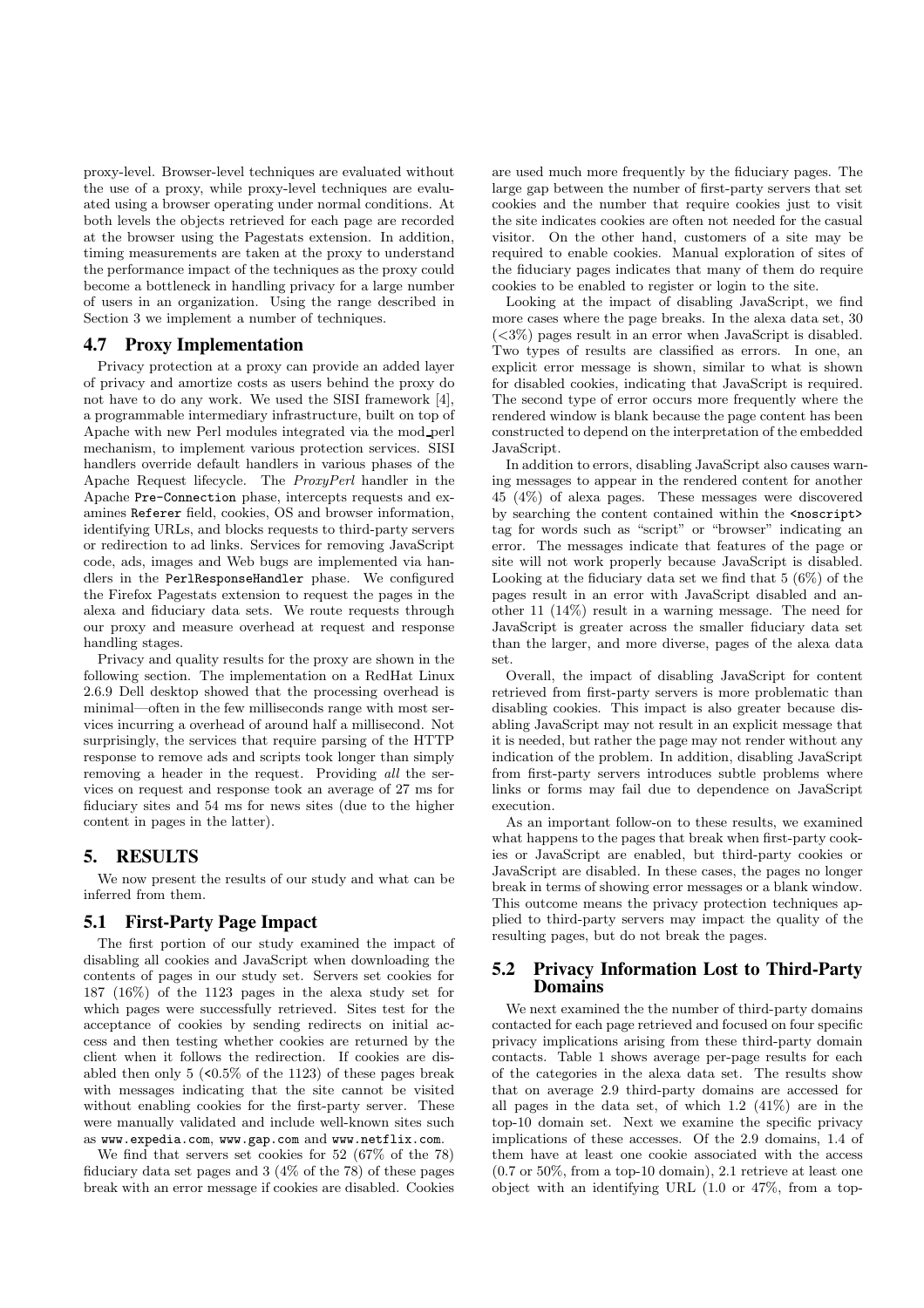10 domain), and 1.1 retrieve at least one JavaScript object (0.5 or 45% from a top-10 domain). The results show that on average pages in the news and political categories access the most third-party domains while pages in the health and science categories access the least number of these domains. The top-10 domains constitute a significant fraction of the third-party domains in all cases.

Table 1: Average Number of Third-Party Domains Accessed and Privacy Implications per Page by Categories of Alexa Data set

|             | $\overline{3}rd$ -Party | Privacy Implications |                   |               |  |  |
|-------------|-------------------------|----------------------|-------------------|---------------|--|--|
|             | Domains                 | cookie               | ident             | <sup>is</sup> |  |  |
| Category    | all/top                 | all/top              | all/top           | all/top       |  |  |
| all         | 2.9/1.2                 | 1.4/0.7              | 2.1/1.0           | 1.1/0.5       |  |  |
| <i>arts</i> | 4.1/1.8                 | 2.1/1.1              | $\frac{3.0}{1.5}$ | 1.6/0.8       |  |  |
| business    | 3.2/1.4                 | 1.9/1.1              | 2.4/1.1           | 0.9/0.4       |  |  |
| computers   | 2.4/0.9                 | 1.2/0.6              | 1.6/0.7           | 0.9/0.3       |  |  |
| games       | 2.7/1.1                 | 1.4/0.7              | 2.1/1.0           | 1.0/0.5       |  |  |
| health      | 1.8/0.9                 | 0.7/0.4              | 1.4/0.7           | 0.9/0.5       |  |  |
| home        | 3.7/1.9                 | 1.7/1.0              | 2.8/1.6           | 1.6/0.9       |  |  |
| news        | 5.5/2.1                 | 2.6/1.4              | 3.9/1.8           | 2.2/0.8       |  |  |
| political   | 4.5/1.3                 | 1.9/0.6              | 3.1/1.1           | 1.7/0.7       |  |  |
| recreation  | 2.1/1.1                 | 1.2/0.7              | 1.6/0.8           | 0.6/0.3       |  |  |
| reference   | 1.5/0.7                 | 0.7/0.4              | 1.2/0.6           | 0.7/0.4       |  |  |
| regional    | 2.4/1.0                 | 1.2/0.7              | 1.7/0.8           | 0.9/0.3       |  |  |
| science     | 1.5/0.7                 | 0.7/0.4              | 1.0/0.6           | 0.6/0.3       |  |  |
| shopping    | 2.9/1.0                 | 1.6/0.6              | 1.8/0.6           | 0.5/0.2       |  |  |

The specific privacy implications that we focus on are mutually exclusive and the retrieval of objects from a particular domain could involve any number of these implications. For example, the retrieval of an image with a non-identifying URL from a non-top-10 third-party server with no cookie set has none of these specific privacy implications. This result implies that the third-party access raises a relatively low concern from the standpoint of privacy. On the other hand, consider the retrieval of a third-party object found on pages in the alexa data set with the URL http://www. google-analytics.com/urchin.js. Once downloaded, this script causes a subsequent 514-character identifying URL for a 35-byte image object http://www.google-analytics. com/\_utm.gif?utmwv=1&... to be downloaded. No cookies are set by the server. Retrievals from this domain have two of our specific privacy implications as they include a JavaScript object retrieval and an identifying URL. In addition, this interaction is with a top-10 third-party domain. Such third-party accesses with multiple privacy implications, particularly with a top-10 domain, are problematic from the standpoint of privacy protection.

Table 2 shows similar per-category results for the fiduciary data set. The results show that overall the fiduciary pages have fewer privacy concerns, but that categories such as subscription have as many privacy implications as categories in the alexa data set.

#### **5.3 Per-User Privacy**

While the previous results provide privacy implications for categories of pages, they do not provide privacy implications for the set of sites that a particular user visits. We have cho-

Table 2: Average Number of Third-Party Domains Accessed and Privacy Implications per Page by Categories of Fiduciary Data set

|              | 3rd-Party | Privacy Implications |                      |                      |  |  |
|--------------|-----------|----------------------|----------------------|----------------------|--|--|
|              | Domains   | cookie               | ident                | <sup>is</sup>        |  |  |
| Category     | all/top   | all/top              | all/top              | all/top              |  |  |
| all          | 1.8/0.7   | 1.3/0.5              | 1.3/0.5              | 0.5/0.2              |  |  |
| credit       | 1.8/0.7   | 1.2/0.7              | $1.\overline{2/0.7}$ | $0.\overline{3/0.2}$ |  |  |
| financial    | 1.1/0.4   | 1.1/0.4              | 0.8/0.2              | 0.3/0.0              |  |  |
| insurance    | 0.6/0.1   | 0.1/0.1              | 0.2/0.1              | 0.1/0.0              |  |  |
| medical      | 0.2/0.1   | 0.1/0.1              | 0.0/0.0              | 0.0/0.0              |  |  |
| mortgage     | 0.8/0.3   | 0.5/0.2              | 0.7/0.2              | 0.2/0.0              |  |  |
| shopping     | 3.1/1.3   | 2.4/1.0              | 2.4/1.0              | 0.6/0.2              |  |  |
| subscription | 6.0/2.2   | 3.9/1.4              | 4.6/1.8              | 2.3/0.8              |  |  |
| travel       | 2.2/1.3   | 1.7/0.9              | 1.3/0.8              | 0.4/0.3              |  |  |
| utility      | 0.5/0.0   | 0.5/0.0              | 0.5/0.0              | 0.1/0.0              |  |  |

sen to illustrate per-user results by selecting random "bags" of pages across the various categories that reflect particular user profiles. This approach allows us to understand the range of privacy implication results that can be expected for individual users.

First looking at a profile representing a user with equal interests from all categories in the alexa data set, we find profiles with a range of 0.7–3.7 third-party domains accessed. This is a broad range around the 2.9 average shown in Table 1. Similarly if we look at a user profile with a single page drawn from each of the fiduciary categories then we obtain 0.3–3.4 third-party domains accessed, which is a broad range around the 1.8 average shown in Table 2. Ranges for specific privacy implications in Table 2 are not as large, but the upper-bound of each is about twice the average shown in the table.

Finally, we examined a more realistic profile from our fiduciary set with more expected pages in categories such as financial, shopping and subscription and fewer in medical and utility. This profile exhibits similar upper-bounds as the previous profile with larger lower-bounds for each the measures.

Table 3: Privacy Prevention Techniques Explanation

| norm                   | normal browsing behavior                        |
|------------------------|-------------------------------------------------|
| $nocolo\overline{kie}$ | disable all cookie                              |
| no3 cookie             | disable all third-party cookies                 |
| nois                   | disable all JavaScript execution                |
| $no3j$ s               | disable all third-party JavaScript execution    |
| noimq                  | filter all images                               |
| $no3$ ima              | filter all third-party images                   |
| notop                  | filter all objects from top-10 3rd-party domain |
| noad                   | filter all ad object                            |
| no3obi                 | filter all third-party objects.                 |
| no3obinoid             | filter third-party objects but allow            |
|                        | those with non-identifying URLs                 |
| nowebbug               | filter out "Web bug" images                     |
| noidheader             | filter out potentially identifying headers      |
|                        | in the request                                  |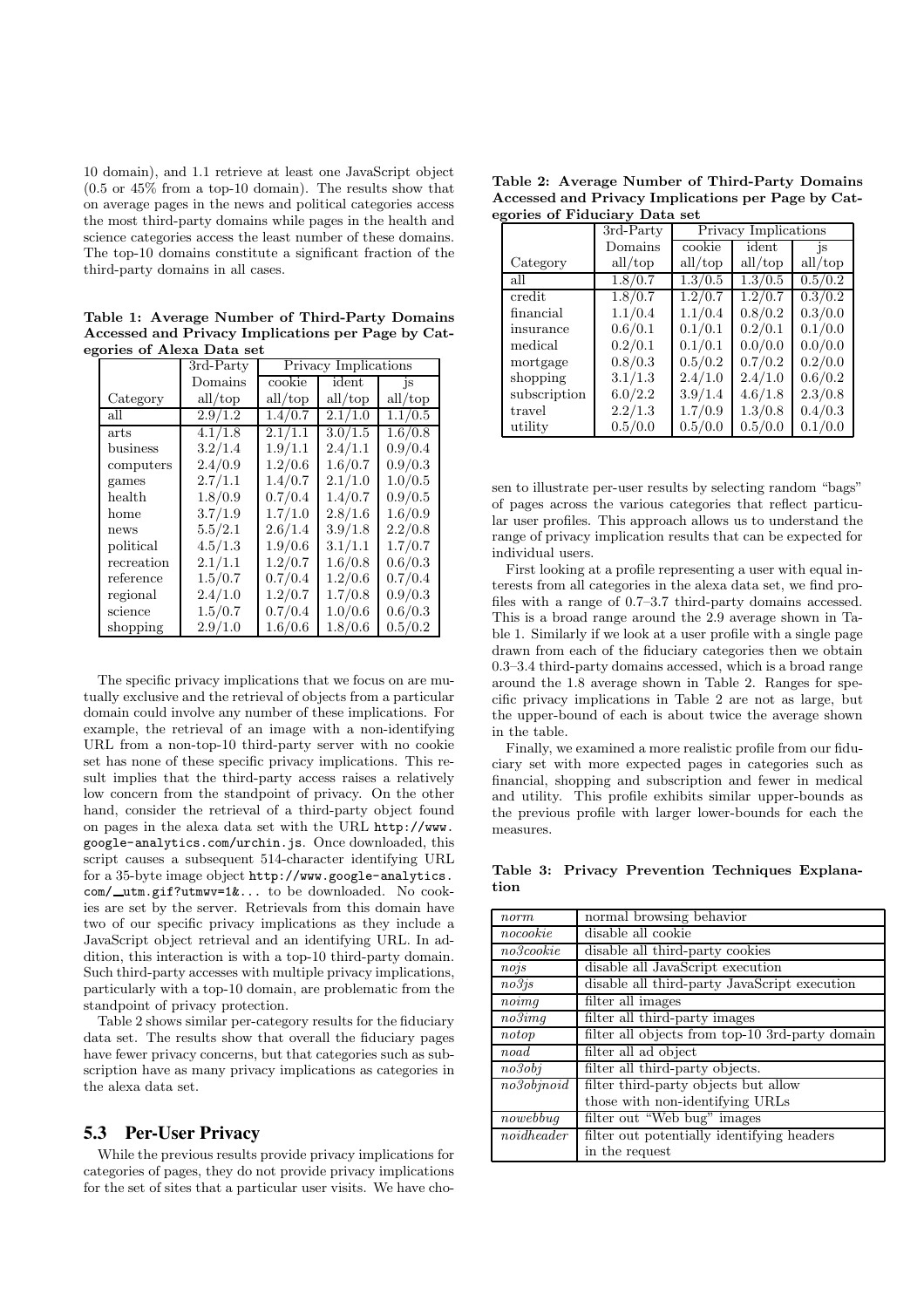| Technique           | <b>Browser Implementation</b>                                               | Proxy Implementation                                                                                     |
|---------------------|-----------------------------------------------------------------------------|----------------------------------------------------------------------------------------------------------|
| norm                | Browser features enabled.                                                   | Proxy does not filter requests or responses.                                                             |
| nocookie            | Use browser feature to disable cook-                                        | Proxy removes all Set-Cookie: headers in the re-                                                         |
|                     | ies.                                                                        | sponse.                                                                                                  |
| $no3 \text{cookie}$ | Use browser feature to disable third-                                       | Proxy removes all Set-Cookie: headers in the re-                                                         |
|                     | party cookies.                                                              | sponse for third-party object requests.                                                                  |
| nojs                | disable<br>Use browser feature to                                           | Proxy filters out all code between the HTML tags                                                         |
|                     | JavaScript execution.                                                       | <script> and </script> in HTML content.                                                                  |
| no3js               | Use NoScript extension with a list of                                       | Not implemented.                                                                                         |
|                     | allowed domains.                                                            |                                                                                                          |
| noimg               | Use browser feature to loading of                                           | Proxy filters the HTML response content to remove                                                        |
|                     | images.                                                                     | all <img/> tags.                                                                                         |
| $no3$ img           | Use browser feature to loading of                                           | Not implemented.                                                                                         |
|                     | images only for originating site.                                           |                                                                                                          |
| notop               | Use the Adblock Plus extension to                                           | Not implemented.                                                                                         |
|                     | blacklist top-10 third-party domains                                        |                                                                                                          |
|                     | listed in Section 4.                                                        |                                                                                                          |
| noad                | Use the Adblock Plus extension                                              | Proxy returns an HTTP Not Found message to the                                                           |
|                     | with Filterset. G rules to black list all                                   | browser for all objects matching a rule in the Filter-                                                   |
|                     | objects matched as ads.                                                     | set.G ruleset.                                                                                           |
| no3obj              | Use the Adblock Plus extension                                              | Proxy returns an HTTP Not Found message to the                                                           |
|                     | with rules to black list all objects                                        | browser for all objects where the server portion of the                                                  |
|                     | then whitelist objects from domains                                         | URL does not match the domain of the base URL for                                                        |
|                     | in the retrieval set.                                                       | the page.                                                                                                |
| no3objnoid          | Use the Adblock Plus extension                                              | Proxy returns an HTTP Not Found message to the                                                           |
|                     | with rules to black list all objects                                        | browser for objects where the server portion of the<br>URL does not match the domain of the base URL for |
|                     | then whitelist objects from domains<br>in the retrieval set. Also whitelist | the page, except the proxy allows requests not con-                                                      |
|                     |                                                                             | taining a '?', '=', or ' $\&$ '.                                                                         |
|                     | URLs not containing a '?', '=', or<br>$\cdot x$ .                           |                                                                                                          |
| nowebbug            | Not implemented.                                                            | Proxy filters the HTML response content to remove                                                        |
|                     |                                                                             | all <img/> tags where the displayed size of these images                                                 |
|                     |                                                                             | is $0x0$ or $1x1$ pixels.                                                                                |
| noidheader          | Not implemented.                                                            | Proxy filters out the request headers User-Agent,                                                        |
|                     |                                                                             | From, Referer, and Cookie.                                                                               |

Table 4: Privacy Prevention Techniques and Their Implementation

## **5.4 Privacy Protection Techniques**

Given that we defined and measured specific privacy implications when third-party domains are contacted during the retrieval of a page, we focus on the effectiveness of different techniques to protect privacy. A range of possible techniques was outlined in Section 3. Table 3 defines a short-hand notation for each technique that is used in subsequent tables and graphs. Table 4 describes how each of these techniques is implemented at the browser and proxy. The techniques deal with handling cookies and JavaScript code, how different types of objects are handled, and which domain serves the object. For some techniques the browser and proxy implementation is pretty much the same, while in other cases different approaches were taken to implement the same technique. In a few cases, a technique was not implemented at either the browser or the proxy. These cases occurred when it was easier to implement a technique with one entity than the other.

We begin our study of these techniques by examining their impact on the quality of the downloaded page. As indicated in Section 4 we focus on the visual content by examining the number of objects and bytes that are retrieved for a page. Using this definition, Table 5 shows the quality results

|            |                | Page                             | Ave.           | Ave.   |      |     |
|------------|----------------|----------------------------------|----------------|--------|------|-----|
|            |                | Percentiles (using Object $\%$ ) | Object         | Byte   |      |     |
| Technique  | $1-25$         | $26 - 50$                        | $51 - 75$      | 76-100 | $\%$ | %   |
| norm       | 0              | 0                                |                | 100    | 100  | 100 |
| nocookie   | $\overline{2}$ | 0                                |                | 98     | 96   | 93  |
| no3cookie  |                | 0                                |                | 98     | 97   | 94  |
| nojs       | 4              |                                  | 28             | 61     | 77   | 77  |
| no3is      | $\Omega$       |                                  | 11             | 88     | 90   | 87  |
| noimg      | 90             | 5                                |                | 4      | 15   | 26  |
| no3img     | 12             | $\Omega$                         | 10             | 77     | 80   | 80  |
| notop      |                |                                  | $\overline{2}$ | 96     | 92   | 90  |
| noad       | ⋂              | 3                                | 21             | 76     | 84   | 80  |
| no3obi     | 14             | $\overline{2}$                   | 16             | 67     | 75   | 74  |
| no3objnoid | 2              |                                  | 10             | 86     | 89   | 85  |

Table 5: Page Quality for Browser Techniques of News Pages Using Object and Byte Percentage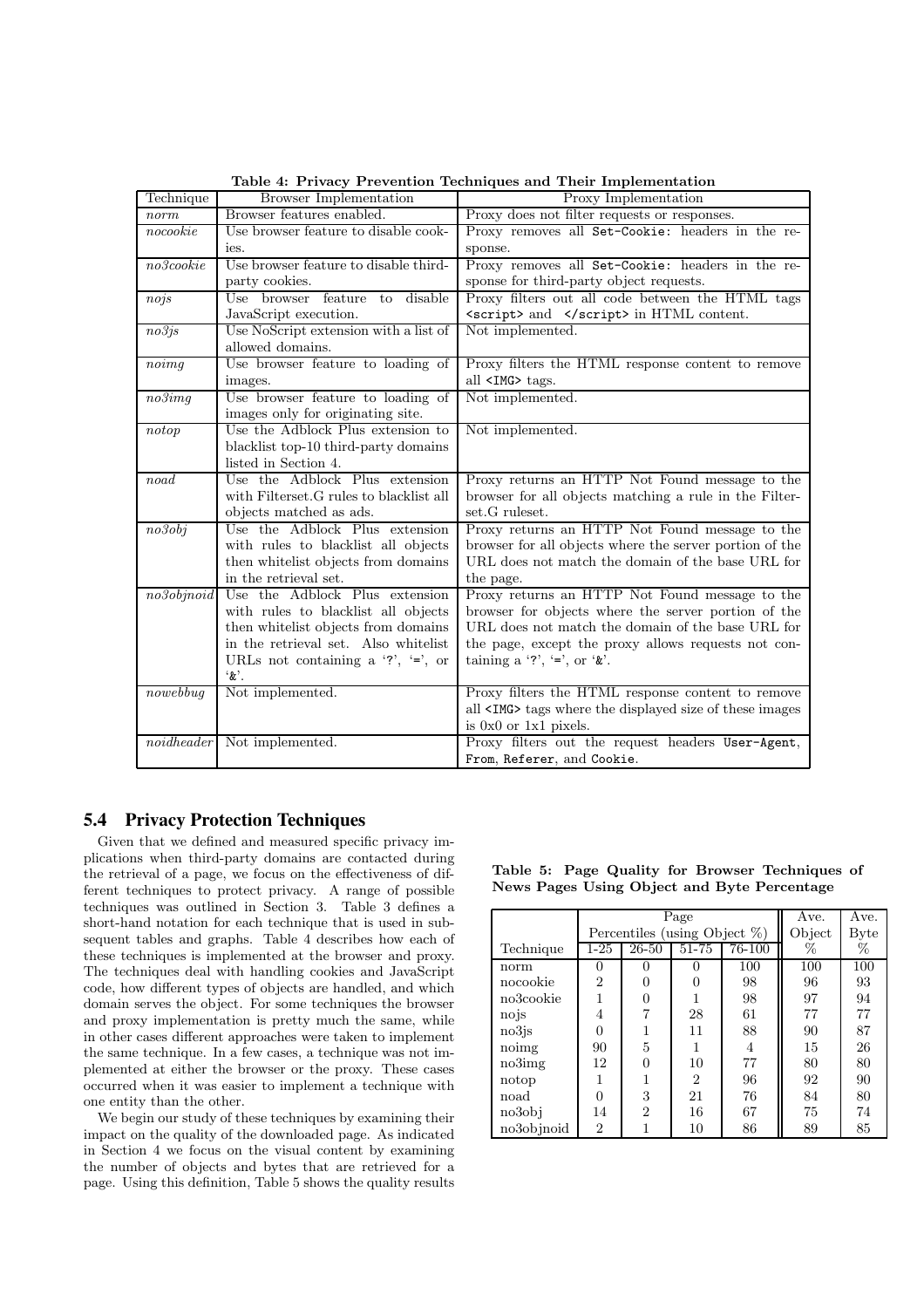Table 6: Comparison of Privacy Protection Technique Effectiveness Versus Page Quality for News Pages with **Browser Implementation** 

|            | 3rd-Party |         | Privacy Implications |           | Cum. Priv.   | Object  | <b>Byte</b> |
|------------|-----------|---------|----------------------|-----------|--------------|---------|-------------|
|            | Domains   | cookie  | ident                | <i>is</i> | Implications | Quality | Quality     |
| Technique  | all/top   | all/top | all/top              | all/top   | all/top      | %       | %           |
| norm       | 5.5/2.1   | 3.3/1.3 | 4.1/1.7              | 2.1/0.8   | 9.5/3.8      | 100     | 100         |
| nocookie   | 5.5/2.0   | 0.0/0.0 | 3.8/1.6              | 2.1/0.7   | 5.9/2.3      | 96      | 93          |
| no3cookie  | 5.8/2.3   | 0.0/0.0 | 4.2/1.9              | 2.3/0.9   | 6.5/2.8      | 96      | 93          |
| nojs       | 2.0/0.8   | 1.1/0.5 | 0.8/0.4              | 0.0/0.0   | 1.9/0.9      | 77      | 77          |
| no3is      | 2.5/0.9   | 1.3/0.7 | 1.3/0.6              | 0.0/0.0   | 2.6/1.3      | 90      | 87          |
| noimg      | 3.6/1.5   | 2.1/0.9 | 2.8/1.2              | 2.1/0.8   | 7.0/2.9      | 15      | 26          |
| no3img     | 3.4/1.2   | 2.0/0.7 | 2.5/1.0              | 2.0/0.7   | 6.5/2.4      | 80      | 80          |
| notop      | 3.2/0.0   | 1.5/0.0 | 1.9/0.0              | 1.3/0.0   | 4.7/0.0      | 92      | 90          |
| noad       | 1.9/0.1   | 0.6/0.0 | 0.9/0.1              | 0.7/0.1   | 2.2/0.2      | 84      | 80          |
| no3obj     | 0.3/0.0   | 0.1/0.0 | 0.1/0.0              | 0.1/0.0   | 0.3/0.0      | 71      | 69          |
| no3objnoid | 2.3/0.3   | 0.8/0.1 | 0.1/0.0              | 1.3/0.2   | 2.2/0.3      | 86      | 84          |

for each of the techniques implemented at the browser for the pages in the news category of the alexa data set—the category in Table 1 with the most privacy implications. We focus on one category to control the number of pages to be tested for each technique.

The basic calculation done for each page in the set is to determine the number of visible objects retrieved under normal conditions and the number of objects retrieved for a given technique. Dividing the latter by the former and converting to a percentage is our object quality for that page. If it happens that the number of objects retrieved for the technique is more than the normal case then the quality is assigned to be 100%. This case, which does not happen often, may mean that more objects are actually retrieved with the technique or the contents of the page have changed because the techniques were tested at a similar, but not the same time. In a similar manner, the byte quality is based on the number of visible bytes retrieved for the normal case and with the technique are compared. The average of the object and byte quality for all pages in the news category are shown in the last two columns of Table 5. The previous four columns in the table show the percentage of pages in each of four percentile ranges for object quality. The distribution for byte quality in percentile ranges is similar.

In examining the results, disabling cookies causes only  $2\%$  of the pages to have the number of objects drop to 1-25% of normal conditions, but turning off the download of images causes 90% of the pages to have an object drop in this range. The overall results show that the *noimq* technique not surprisingly has the most severe impact on page quality, but that the filtering out all third-party objects or images has a non-trivial impact. In examining the impact of the techniques on privacy, we use the average object and byte percentages as measures of page quality.

Table 6 shows the impact of the different browser-based implementations of the privacy protection techniques for the news category pages. On average for each technique, it shows the number of third-party domains contacted for each page and those in the top-10, the number for each of the privacy implications for each page and those in the top-10, the cumulative privacy implications (for all and top-10 thirdparty servers), and the object and byte measures of quality. We include the cumulative privacy implications values as quick comparison across techniques where the lower the value the better. Potential users of such techniques should examine the privacy implications that are of most concern to them.

In examining the results, the best technique is one that has the most impact on reducing privacy implications while having the least impact on the page quality. By that criteria the noimg technique is the worst as it has a large impact on page quality while not showing a significant improvement for privacy concerns. The  $no3obj$  technique provides the best privacy results because it prevents the retrieval of all thirdparty objects. Note we see non-zero values for the privacy implications because of implementation limitations for this technique with Adblock Plus. Currently this technique is implemented by whitelisting all first-party domains in the data set and in a few cases pages in one first-party domain retrieve objects from another first-party domain. Aside from this minor implementation issue, the real problem with the  $no3obj$  technique is that it provides the worst quality of any technique other than *noima* because enough pages use third-party content distribution domains to serve objects.

To better illustrate the tradeoffs between privacy protection and page quality for these techniques. Figure 1 shows the relative performance of each technique using the object percentage in Table 6 as the measure of page quality and the cumulative privacy implications value for all third-party servers as the measure of privacy protection. By definition, the *norm* technique is in the upper-right corner of the graph and an ideal policy would be represented in the lower-right corner. The noSobjnoid technique, which filters out all requests to third-party servers except those that do not contain an identifying URL, provides more reasonable tradeoffs between quality and privacy than the  $no3obj$  technique, although the nois, noad, and no  $3j$ s techniques provides similar tradeoffs in Figure 1.

Figure 2 shows similar tradeoffs, but focuses on privacy implications from the top-10 third-party servers. Not surprisingly, the *notop* technique provides the best privacy/protection tradeoff, but again the noad and no3objnoid techniques provide close to the same tradeoffs. Results from both Figures 1 and 2 indicate that the *no3obinoid* technique provides reasonable tradeoffs for the privacy implications we have defined, but it could be improved by adding some control on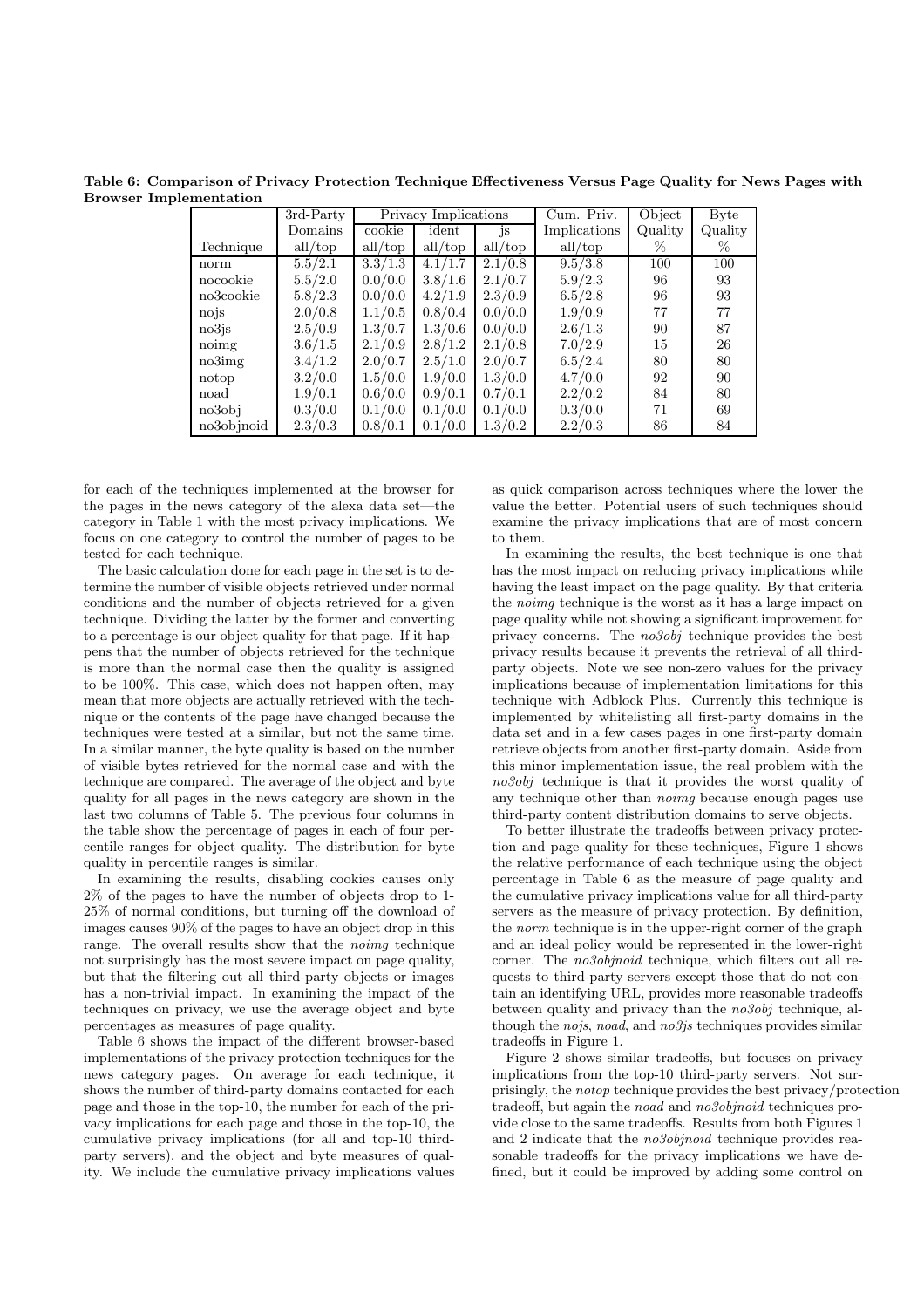

Figure 1: Cumulative Privacy Implications vs. Quality for News Pages with Browser Implementation

third-party cookies or JavaScript along with controlling access to top third-party servers. The noad technique also provides reasonable tradeoffs, but requires that an explicit set of filtering rules be maintained over time.



Figure 2: Cumulative Privacy Implications from Top Third-Party Servers vs. Quality for News Pages with Browser Implementation

Table 7 shows similar privacy protection versus quality tradeoffs for the same techniques using the pages in the fiduciary data set. The privacy implications for these pages is on average much less than for the set of news pages, but the relative effectiveness of the techniques is similar.

Table 8 shows the same set of results for the techniques that were implemented at the proxy. The proxy results were recorded by the PageStats extension at the browser exactly the same as for the browser-based techniques, but the techniques themselves were implemented at the proxy. Since https requests set up a tunnel between the client and the origin server and the proxy acts as a blind relay we did not modify such requests and pages using this protocol (two pages in the news set and ten in the fiduciary set were dropped for these tests). Cumulative privacy implications for all third-party servers versus quality are compared for these data in Figure 3.

The table and figure results for the various techniques are generally comparable to those implemented at the browser, particularly given that although the same set of pages were tested, the timeframe of the two tests was different. One notable result between the browser and proxy implementations is the low byte quality for the proxy implementation of the nojs policy. This difference in not surprising because the proxy implementation removes script code from the content while the browser implementation simply does not execute it. Results for the proxy techniques applied to the fiduciary data set are similar in tone.



Figure 3: Cumulative Privacy Implications vs. Quality for News Pages with Proxy Implementation

# **6. DISCUSSION**

In Section 4 we raised a number of questions concerning the loss of privacy information during Web browsing. We now examine the results of this study in the context of these questions.

#### **6.1 Nature of Privacy Loss**

We focused on the nature of privacy loss to third-party servers because these are the servers visited indirectly by user action. In particular we focused on those accesses that provide opportunity for third-party servers to uniquely identify the actions of users across various first-party sites. These accesses include those using cookies, identifying URLs and JavaScript. We also examined behavior of accesses to the top third-party servers as these servers are in a position to aggregate information across a large number of first-party sites.

We found that all of the three privacy implications are present across our data sets with identifying URLs, then cookies, then JavaScript in terms of use of the largest data set. Roughly 50% of these implications come from the top-10 third-party servers, which are also more likely to use these techniques than other third-party servers.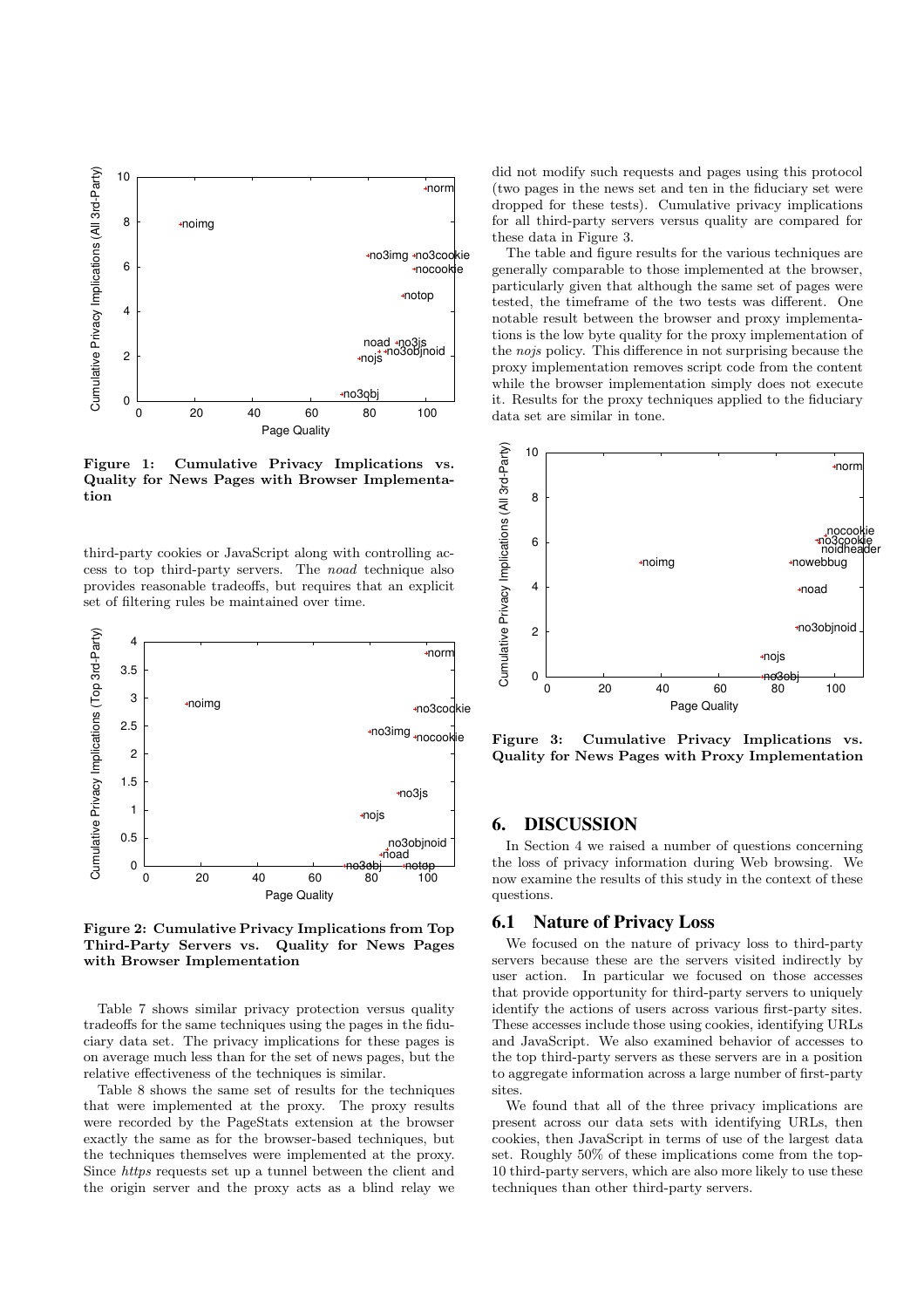Table 7: Comparison of Privacy Protection Technique Effectiveness Versus Page Quality for Fiduciary Data set with Browser Implementation

|            | 3rd-Party |         | Privacy Implications |         | Cum. Priv.   | Object  | $\bar{B}$ yte |
|------------|-----------|---------|----------------------|---------|--------------|---------|---------------|
|            | Domains   | cookie  | ident                | js      | Implications | Quality | Quality       |
| Technique  | all/top   | all/top | all/top              | all/top | all/top      | %       | %             |
| norm       | 1.9/0.8   | 1.3/0.6 | 1.3/0.5              | 0.5/0.2 | 3.1/1.3      | 100     | 100           |
| nocookie   | 1.6/0.5   | 0.0/0.0 | 1.1/0.4              | 0.4/0.1 | 1.5/0.5      | 95      | 93            |
| no3cookie  | 2.0/0.8   | 0.0/0.0 | 1.4/0.5              | 0.5/0.2 | 1.9/0.7      | 97      | 95            |
| nojs       | 0.9/0.4   | 0.7/0.3 | 0.4/0.2              | 0.0/0.0 | 1.1/0.5      | 76      | 75            |
| no3is      | 1.3/0.6   | 0.9/0.5 | 0.7/0.3              | 0.0/0.0 | 1.6/0.8      | 93      | 91            |
| noimg      | 0.9/0.3   | 0.6/0.2 | 0.6/0.2              | 0.4/0.1 | 1.6/0.5      | 10      | 19            |
| no3img     | 1.0/0.4   | 0.6/0.2 | 0.7/0.3              | 0.5/0.2 | 1.8/0.7      | 86      | 83            |
| notop      | 1.0/0.0   | 0.7/0.0 | 0.7/0.0              | 0.3/0.0 | 1.7/0.0      | 95      | 94            |
| noad       | 0.6/0.0   | 0.3/0.0 | 0.3/0.0              | 0.2/0.0 | 0.8/0.0      | 90      | 86            |
| no3obj     | 0.1/0.0   | 0.1/0.0 | 0.1/0.0              | 0.0/0.0 | 0.2/0.0      | 80      | 80            |
| no3objnoid | 0.8/0.3   | 0.5/0.2 | 0.1/0.0              | 0.2/0.0 | 0.8/0.2      | 92      | 90            |

Table 8: Comparison of Privacy Protection Technique Effectiveness Versus Page Quality for News Pages with **Proxy Implementation** 

|            | 3rd-Party |         | Privacy Implications |         | Cum. Priv.   | Object  | <b>Byte</b> |
|------------|-----------|---------|----------------------|---------|--------------|---------|-------------|
|            | Domains   | cookie  | ident                | js.     | Implications | Quality | Quality     |
| Technique  | all/top   | all/top | all/top              | all/top | all/top      | %       | %           |
| norm       | 5.6/2.2   | 3.2/1.4 | 4.1/1.8              | 2.1/0.7 | 9.4/3.9      | 100     | 100         |
| nocookie   | 5.8/2.3   | 0.0/0.0 | 4.2/1.9              | 2.1/0.8 | 6.3/2.7      | 97      | 94          |
| no3cookie  | 5.5/2.0   | 0.0/0.0 | 4.0/1.7              | 2.1/0.7 | 6.1/2.4      | 94      | 93          |
| nois       | 1.2/0.2   | 0.5/0.2 | 0.4/0.1              | 0.0/0.0 | 0.9/0.3      | 75      | 24          |
| noimg      | 2.8/1.1   | 1.6/0.6 | 2.0/0.8              | 1.5/0.5 | 5.1/1.9      | 33      | 26          |
| noad       | 2.7/0.3   | 1.2/0.2 | 1.6/0.2              | 1.1/0.1 | 3.9/0.5      | 88      | 87          |
| no3obj     | 0.0/0.0   | 0.0/0.0 | 0.0/0.0              | 0.0/0.0 | 0.0/0.0      | 74      | 76          |
| no3objnoid | 2.2/0.3   | 0.9/0.1 | 0.1/0.0              | 1.2/0.2 | 2.2/0.3      | 87      | 89          |
| nowebbug   | 3.5/1.1   | 1.7/0.6 | 2.0/0.8              | 1.4/0.4 | 5.1/1.8      | 85      | 27          |
| noidheader | 5.5/2.1   | 0.0/0.0 | 4.0/1.7              | 2.0/0.7 | 6.0/2.4      | 95      | 93          |

#### **6.2 Techniques for Privacy Protection**

We examined a wide-ranging set of techniques for protecting privacy—some of these techniques focused on a particular privacy concern, such as cookies or the use of JavaScript, while other techniques, such as elimination of ads or images, were less directly focused on privacy.

Not surprisingly, we found a range of effectiveness for these techniques given the privacy concerns of our study. A commonly available technique to restrict the use of cookies does eliminate that privacy concern, but does not control other loss of privacy. Disabling JavaScript execution better controls privacy loss, but can impact page quality. Elimination of accesses to all third-party servers is the most effective privacy prevention technique, but can have more page quality impact. Given concerns about privacy loss to the top third-party servers, a technique to prevent accesses to these servers is effective from that perspective.

#### 6.3 **Tradeoffs Between Privacy Protection and Page Ouality**

The central question of this work is not just the effectiveness of these privacy protection techniques, but their impact on the user browsing experience. We first examined the impact of two commonly available techniques—disabling cookies and JavaScript—on "breaking" pages. When we deployed these techniques for first-party content in our larger data set we found only a few first-party sites that returned an error for a casual visit if cookies were not enabled. But up to 7% of pages showed a warning or error message or simply did not display if JavaScript was disabled. We found that 20% of pages show a warning or error message for a casual visit to a set of fiduciary-related sites. These results indicate that disabling JavaScript for first-party sites is problematic for breakage. However, disabling JavaScript from third-party sites does not break the corresponding pages.

We next examined the tradeoffs between privacy protection and page quality for the range of techniques. Not surprisingly, preventing the download of images provides incomplete privacy protection and has a negative quality impact. Disabling cookies generally has no page quality impact, but provides incomplete privacy protection. Prevention of all third-party object accesses is the best for privacy protection, but other than eliminating images causes the most quality impact. A less restrictive technique that eliminates only third-party accesses with identifying URLs provides reasonable tradeoffs between privacy protection and page quality. We believe that a combination of techniques using this technique as a basis with additional controls on JavaScript, cookies, and known aggregations servers would provide the most effective technique.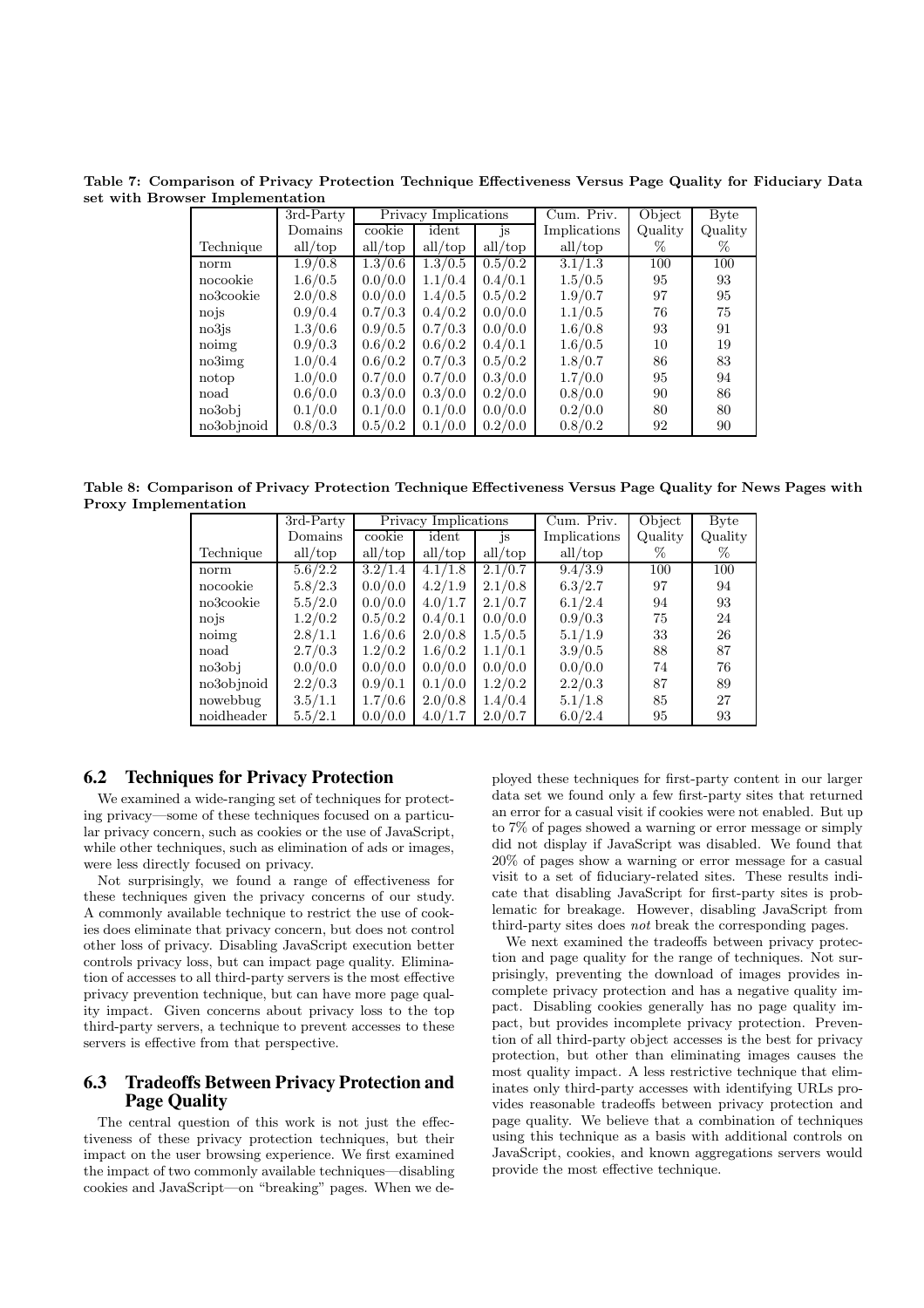#### **6.4 Privacy Protection at the Browser vs. the Proxy**

Our study also allowed us to examine the implementation of privacy protection at the browser or at a proxy. From the standpoint of the specific techniques, the two entities were comparable in the range of techniques that could be implemented and their effectiveness. The extension-based approach does allow tighter coordination with the functioning of the browser. One example is the ability to disable JavaScript execution in the browser versus removing the JavaScript code in the proxy.

In terms of the relative merits for wider deployment in an organization, the tradeoffs mimic decisions for other issues such as spam filtering. The browser-based approach allows control according to individual preferences, while the proxybased approach is browser-independent, requires no user involvement and ensures a degree of privacy protection across the entire organization. However, the proxy-based approach is more difficult to modify if unwanted page impacts for a user occur. It also requires all requests to be routed through it, but our measurement of the proxy overhead found it to be on the order of a few milliseconds for most techniques.

#### **7. RELATED WORK**

Although there is considerable prior work on privacy, we are not aware of specific work that attempts to either measure privacy on this scale or evaluates privacy protection.

The Onion Router (TOR [16]) is capable of supplying a series of different IP addresses to those who access it. The Torpark [17] browser is a variant of Firefox that can be run from any public terminal, such as those found in cyber-cafes (directly from a USB drive). Torpark sets up an encrypted connection to TOR and enables a varying set of IP addresses to be sent to a Web site. A proxy could thus have a permanent connection to TOR and route all requests for its clients and provide stronger privacy protection to all its clients. The browser session is slower than with an unmodified browser and the recommendation is to run it with images turned off. The delay is presumably due to the fact that Tor can route a connection through multiple Tor servers (additional level of privacy by distributing privacy). There are over seven hundred Tor servers available already. Note however, that JavaScript executed at a browser can reveal the IP address of the browser!

SecretSurfer [15] is a commercial product capable of routing a session through different proxies at random with automatic storage of passwords and form content, cleaning up of local information left behind by users (cache, download history, search strings etc.) and a JavaScript ad-filter.

Privoxy [14] is a privacy enhancing proxy with filtering capabilities to protect privacy. It provides some of the same capabilities tested with our proxy by filtering Web page content, managing cookies and removing ads.

Greenborder [7], a commercial product, attempts to wall off the user in a virtual environment similar to FreeBSD's jail. Although the primary goal of the product is to provide security in the form of protection against viruses and malware, avoiding DNS spoofing etc., the tool limits personal information about the user by the concept of a privacy zone to not last beyond a session. Additionally, Greenborder incorporates a concept of trusted Web content by limiting Web servers that belong to a range of IP addresses. Earlier work

used a similar approach of executing remotely obtained code in a protected environment [13, 8].

Jackson, et al [9] developed two Firefox extensions, Safe-Cache and SafeHistory, that the apply the same-origin principle to all cache and history accesses. This principle states that only the site that has stored cache or history information in the browser is allowed to subsequently access it. These extensions help to prevent unauthorized access to browser state by script code.

#### **8. SUMMARY AND FUTURE WORK**

In this work we have studied the disclosure of privacy information to third-party servers and have a made a significant contribution in evaluation of new and existing techniques for limiting this disclosure. Our work is novel in that we not only study the effectiveness of these techniques for privacy protection, but we also evaluate the techniques for their impact on page quality. This bimodal evaluation approach allows us to understand the tradeoffs incumbent with these types of techniques. In addition, we study techniques implemented at both the browser and proxy, which affords us two vantage points for how techniques can best be implemented.

Our results show that the disabling first-party cookies breaks a relatively tiny set of sites while the disabling thirdparty cookies provides some privacy protection with minimal page quality loss. More significant privacy protection is provided by techniques that disable or filter out JavaScript content, but these techniques have a more negative impact on pages breaking and page quality. The best technique for privacy protection is to filter out all third-party object retrievals, but this technique has an even more negative impact on page quality. The best techniques we evaluated, in terms of privacy vs. quality tradeoffs, are ones that allow third-party objects to be selectively retrieved. These techniques avoid ads, top aggregation servers and objects with identifying URLs. We were able to implement these techniques at both a browser and proxy. Performance results at the proxy indicate a negligible overhead.

In terms of directions for future work, thus far we have generally studied "single-purpose" techniques that each focus on a single aspect of protection. This approach has allowed us to study the merits of each technique in isolation, but the best approach is likely to be one that is a combination of techniques.

Another direction of future work is to develop a tool, such as a Firefox extension for a user or a proxy for an organization, that can be used to control privacy protection. This tool would provide users a single medium to set privacy protection and allow users to better understand the page quality tradeoffs on the Web sites they access. Related to this direction is ongoing work to extend tools such as AdBlock and NoScript to have settings for automatic control of thirdparty content instead of requiring explicit filtering rules for each new site accessed by a user.